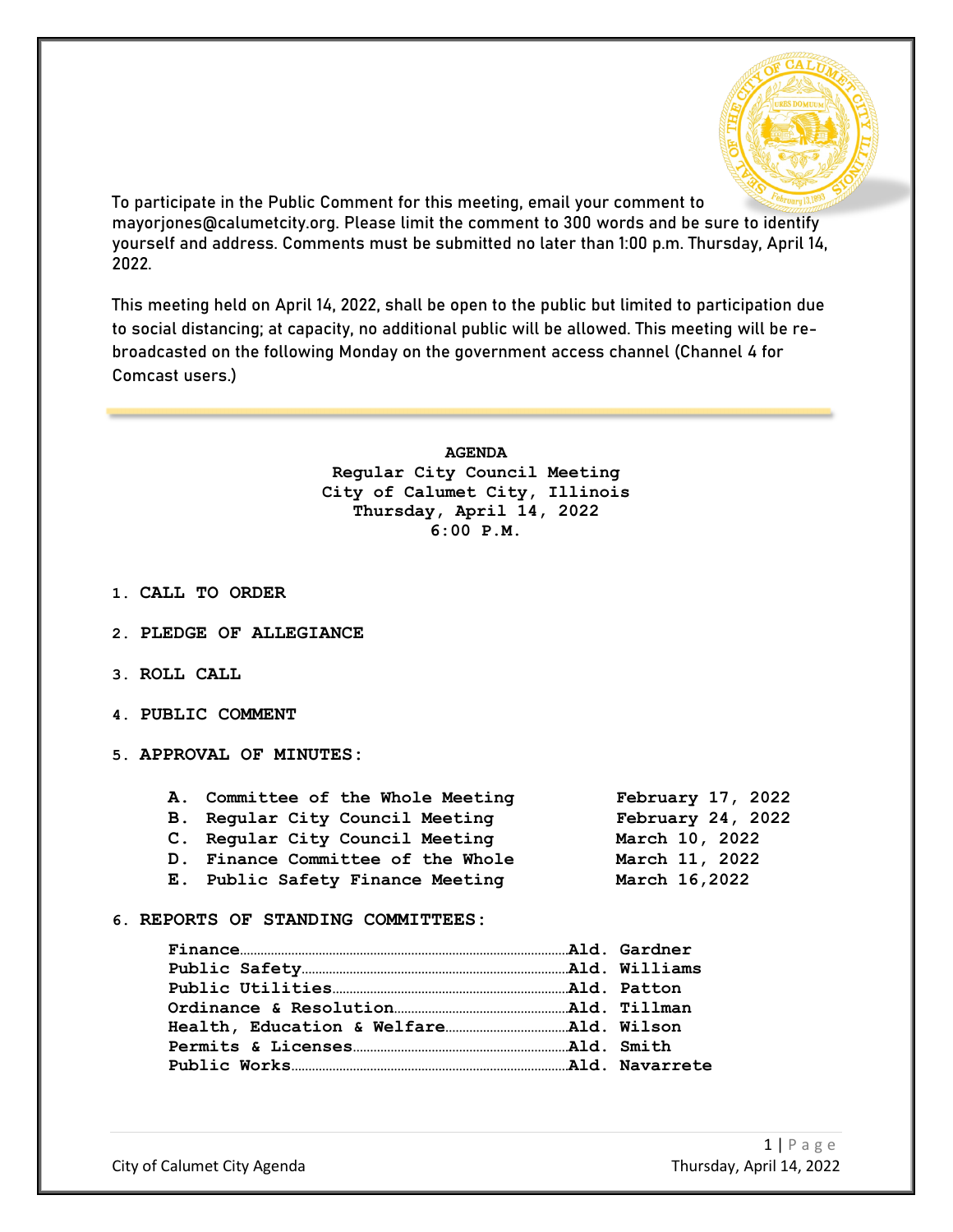**7. CITY COUNCIL REPORTS:**

**Mayor Jones Alderman Navarrete Alderman Wilson Alderman Tillman Alderman Williams Alderman Gardner Alderman Patton Alderman Smith**

### **8. INFORMATIONAL ITEMS TO BE ACCEPTED AND PLACED ON FILE:**

- **A. South Suburban College Adult Volunteer Literacy Program Seeking Volunteer Tutors and Offering Free Services**
- **B. City Treasurer Tarka submitting January and February 2022 Revenue and Expenditure Status Report**
- **C. City of Calumet City partnership with South Holland Hiring Event**
- **D. City of Calumet City recognizing the funeral services for Mr. Malcom Simmons**
- **E. South Suburban Mayor's and Managers Association Local Government Distributive Fund Budget Bill Update (Calumet City)**
- **F. Update on the recently passed State of Illinois Budget; Calumet City funding in the amount of \$13.5 million included in the budget.**
- **G. April 2022 Lobbyist Report on Calumet City Budget funding totaling \$9,995,000**
- **H. Mayor's residential assistance workshop scheduled for Friday, May 6, 8:30am, Training Center**

## **9. NEW BUSINESS:**

- **A. Various Action Items - considerations of and possible action:**
	- **1.Approve request to place a Crain on street for 3 days during working hours for repairs to cell antennas located at 768 Lincoln, St. Andrew Church**

City of Calumet City Agenda Thursday, April 14, 2022

 $2$  | Page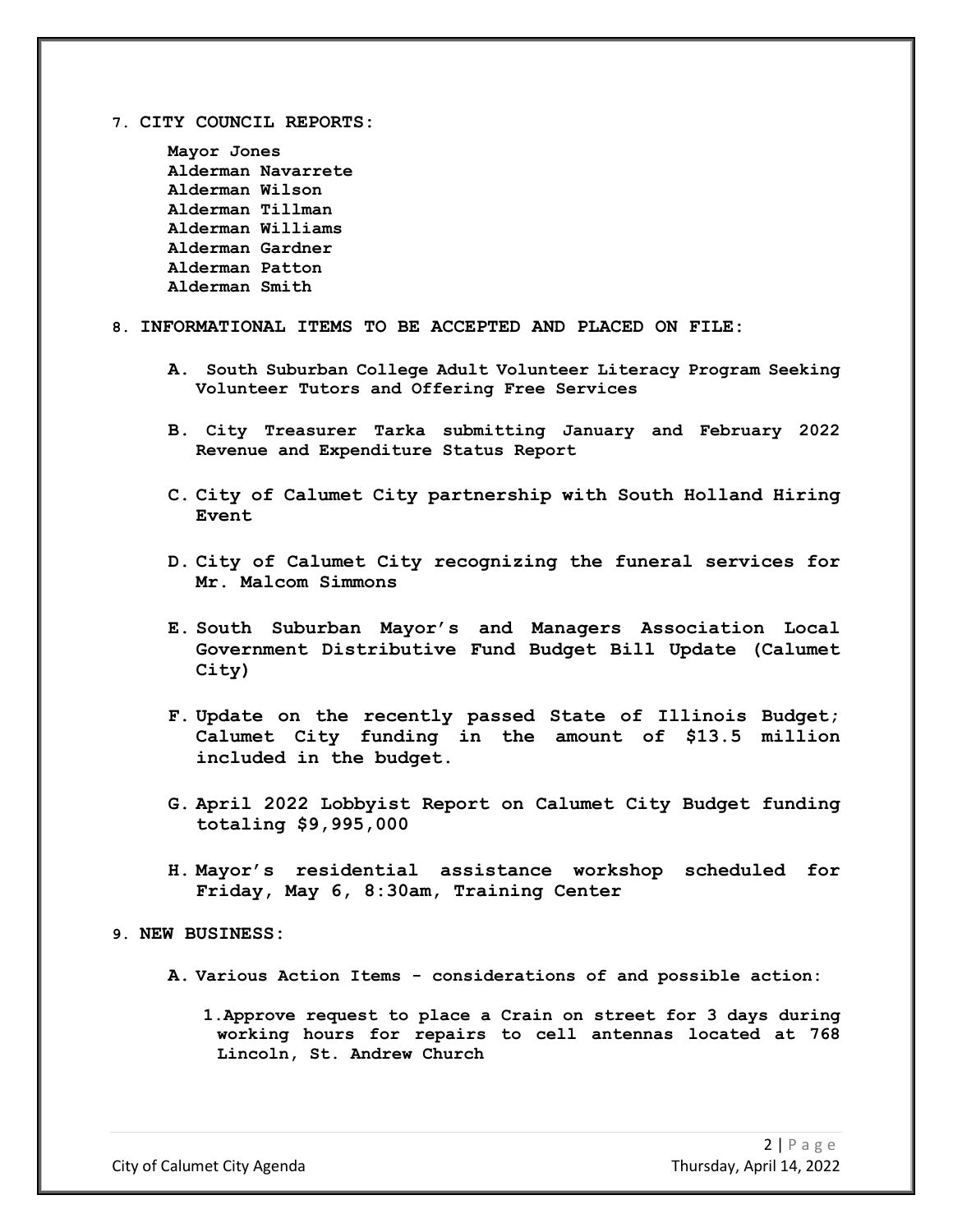- **2.Motion to approve the installation of temporary traffic safety bumps at the following locations: (1) intersection of Calhoun and Cleveland; car length before the stop sign and (2) Merill Avenue at the intersection of 153rd street and (3) Stonegate entrance/exit and (4) Crandon Avenue-car length north of Wilson Avenue and (5)Oglesby Avenue-car length north of Wilson Avenue and (5) Yates Avenue 2 rows between Stewart and State Street and (6)intersection of Oglesby and Stewart-car length before the stop sign.**
- **3.Motion to direct the City Attorney to draft an ordinance to install a handicap sign at 44 Mason; and to further direct public works to install the handicap sign at 44 Mason Street.**
- **4.Motion to direct the Public Works Department to remove the handicap sign from 328 Paxton.**
- **5.Motion to direct Odelson and Sterk to provide authorization to sign the PTAB Stipulation for JNK of Calumet City (Toyota dealership); further, that a report be issued to the City Council.**
- **6.Motion to approve and direct the Public Works Department to install a resident only parking sign at 850 Buffalo.**
- **7. Motion to approve and direct the Public Works Department to install a resident only parking sign at 244 Webb.**
- **8. Motion to approve and direct the Public Works Department to install a resident only parking sign at 232 Webb.**
- **9. Motion to approve and direct the city attorney to draft an ordinance to amend the handicap parking ordinance to add 32 Warren; and direct Public Works to install a sign.**
- **10.Motion to approve and direct the city attorney to draft an ordinance to amend the handicap parking ordinance to add 811 Mackinaw; and direct Public Works to install a sign.**
- **11.Motion to approve and direct the city attorney to draft an ordinance to Request handicap parking sign for 620 Mackinaw with posting on corner cross street side (east/west street).**
- **B. Building Permits:**
	- **1.New Fence Construction**

**1641 Harbor Avenue Privacy 3rd Ward** 

**2.New Garage Construction**

City of Calumet City Agenda Thursday, April 14, 2022

3 | Page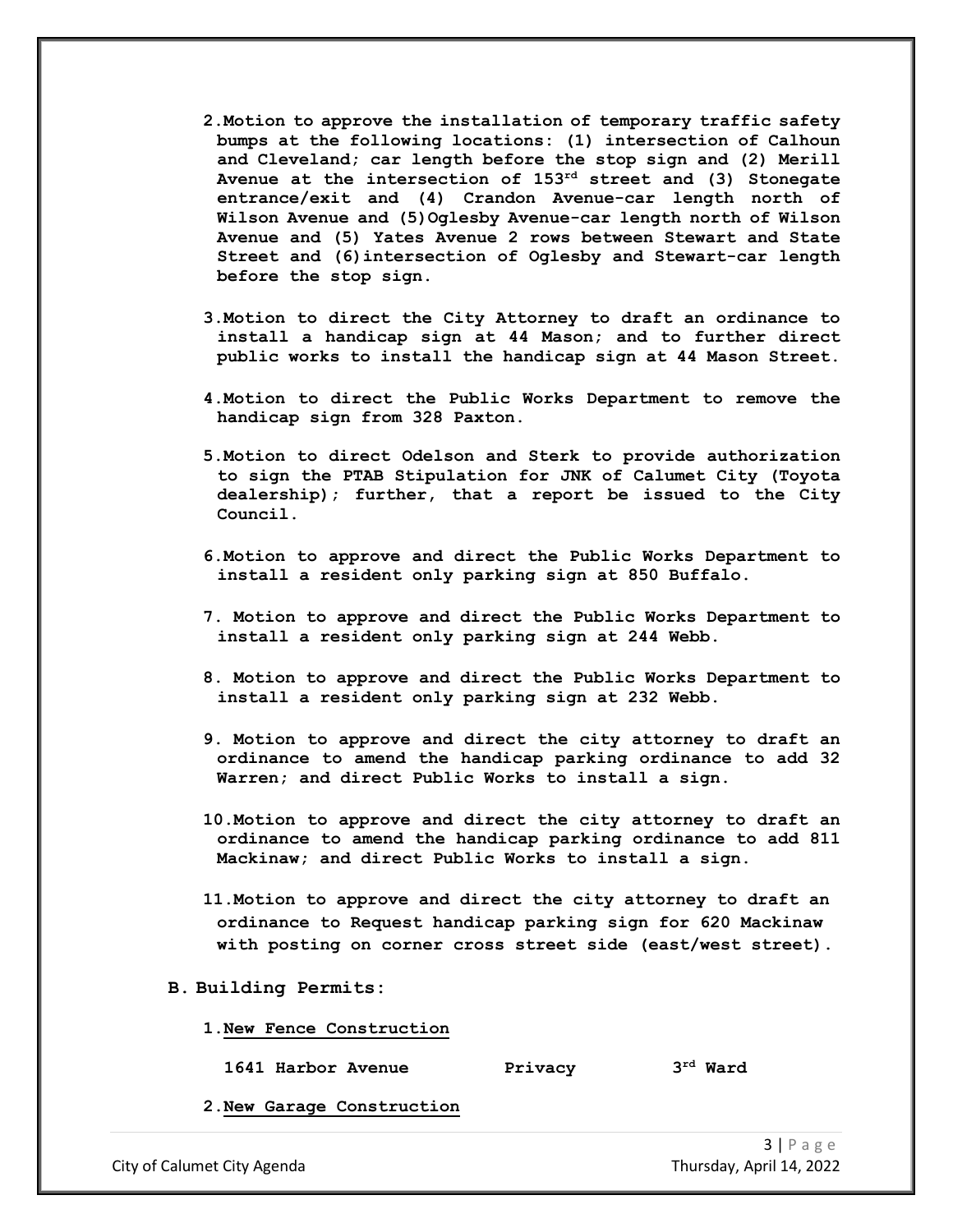#### **C. RESOLUTIONS AND ORDINANCES:**

- **1. A Resolution expressing The City of Calumet City's**  Recognition of Alpha Kappa Alpha Sorority, **Central Region and Director – Sonya L. Bowen**
- **2. A Resolution requesting legislative approval by the state of Illinois granting Quick-Take Authority**
- **3. A Resolution expressing the City of Calumet City's recognition of Eva Howse**
- **4. A Resolution declaring March 24th "Pastor Anthony Tyler" day in the City of Calumet City in honor of his passing and extend our condolences to his family**
- **5. A Resolution honoring and congratulating Supreme Court Justice Ketanji Brown Justice on her historic appointment to the United States Supreme Court**
- **6. A Resolution for Federal Surplus Program which will allow us to search government surplus equipment lists for items that we may need city wide**

#### **D. FINANCIAL MATTERS:**

- **1. Approve costs payable to Co-Alliance Cooperative, Inc. for invoice #421286; authorize the City Treasurer to remit payment in the amount of \$5,170.96 and charge account #01099-52009**
- **2. Approve settlement of property tax appeal board case 17- 41899, JNK of Calumet City, LLC and authorize the Attorney Elizabeth Shine Hermes to execute same**
- **3. A motion was made and approved on November 22, 2021, (Item D8, Page 4) to make costs payable to Rush Truck Centers for repairs on Dump Truck 18 VIN #7604 in the amount of \$10,807.83 (invoice #32576011). The corrected amount is \$24,998.20. Approve the difference of \$14,190.20. Repairs on Dump Truck 12 VIN #9237 in the amount of \$9,405.15 (invoice #3026584414). The corrected amount is now \$8,051.25. Approve the difference of \$1,353.90 and direct City Treasurer to remit payment from account #01041-54140**
- **4. Approve costs payable to Calumet City Plumbing for invoice #51224; authorize the City Treasurer to remit payment in the amount of \$9,994.99 and charge account #03036-52349**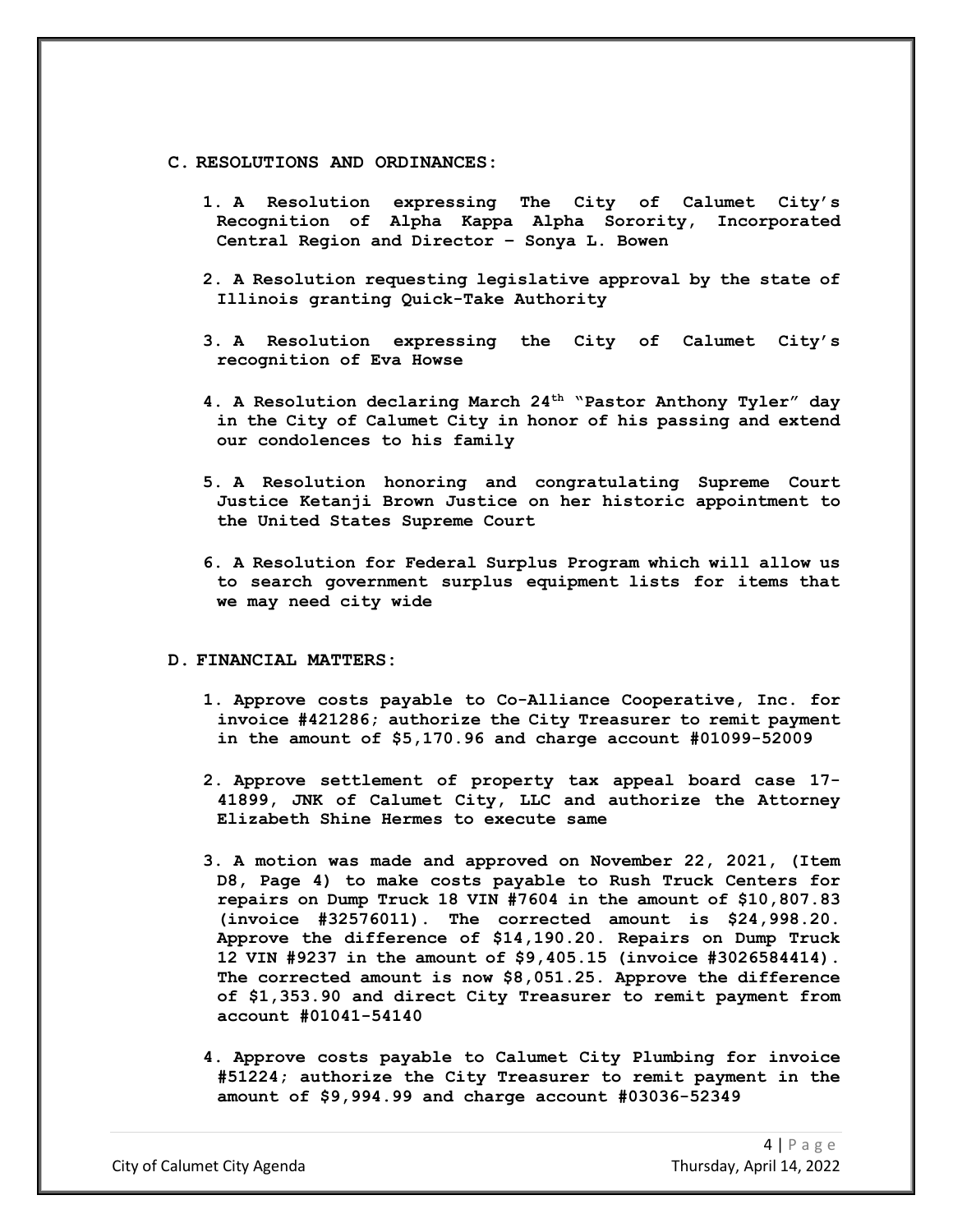- **5. Approve costs payable to Quality Tool & Equipment Inc. for invoice #14888; authorize the City Treasurer to remit payment in the amount of \$8,560.99 and charge account #01041-54140**
- **6. Approve costs payable to Calumet City Plumbing for invoice #51155; authorize the City Treasurer to remit payment in the amount of \$8,239.70 and charge account #03036-52349**
- **7. Approve costs payable to Rush Truck Center for invoice #3026093175; authorize the City Treasurer to remit payment in the amount of \$5,471.48 and charge account #01041-54140**
- **8. Approve costs payable to Lyons Electric Company for invoice #13750; authorize the City Treasurer to remit payment in the amount of \$6,198.45 and charge account #04007-52449**
- **9. Approve costs payable to Farnsworth Group for Engineering Technical Assistance CDBG & Invest in Cook grant applications for public infrastructure; authorize the City Treasurer to remit payment in the amount of \$6,096.75 and charge account #01099-52600**
- **10.Motion to approve costs payable to Farnsworth Group in the amount of \$8,150.00 (invoice #232249) for project # 0211535.00, and direct City Treasurer to remit payment from account 01099-52600**
- **11.Motion to approve costs payable to Farnsworth Group in the amount of \$8,166.50 (invoice #232251) for project #0211081.00, and direct City Treasurer to remit payment from account 01099-52600**
- **12. Approve costs payable to Rush Truck Centers for invoice #3026088503; authorize the City Treasurer to remit in the amount of \$9,570.72 and charge account #01041-54140**
- **13. Approve costs payable to Calumet City Plumbing for invoice #51273; authorize the City Treasurer to remit payment in the amount of \$6,417.40 and charge account #03036-52349**
- **14. Approve costs payable to Lyons Electric Company, Inc. for invoice #12228; authorize the City Treasurer to remit payment in the amount of \$6,258.14 and charge account #04007-52449**
- **15. Motion to authorize the City Treasurer to transfer up to \$150,000 from the Special Service Operating Fund to the Corporate Fund to reimburse public safety expenditures for the fiscal year ended 4/30/22 as follows:**

City of Calumet City Agenda Thursday, April 14, 2022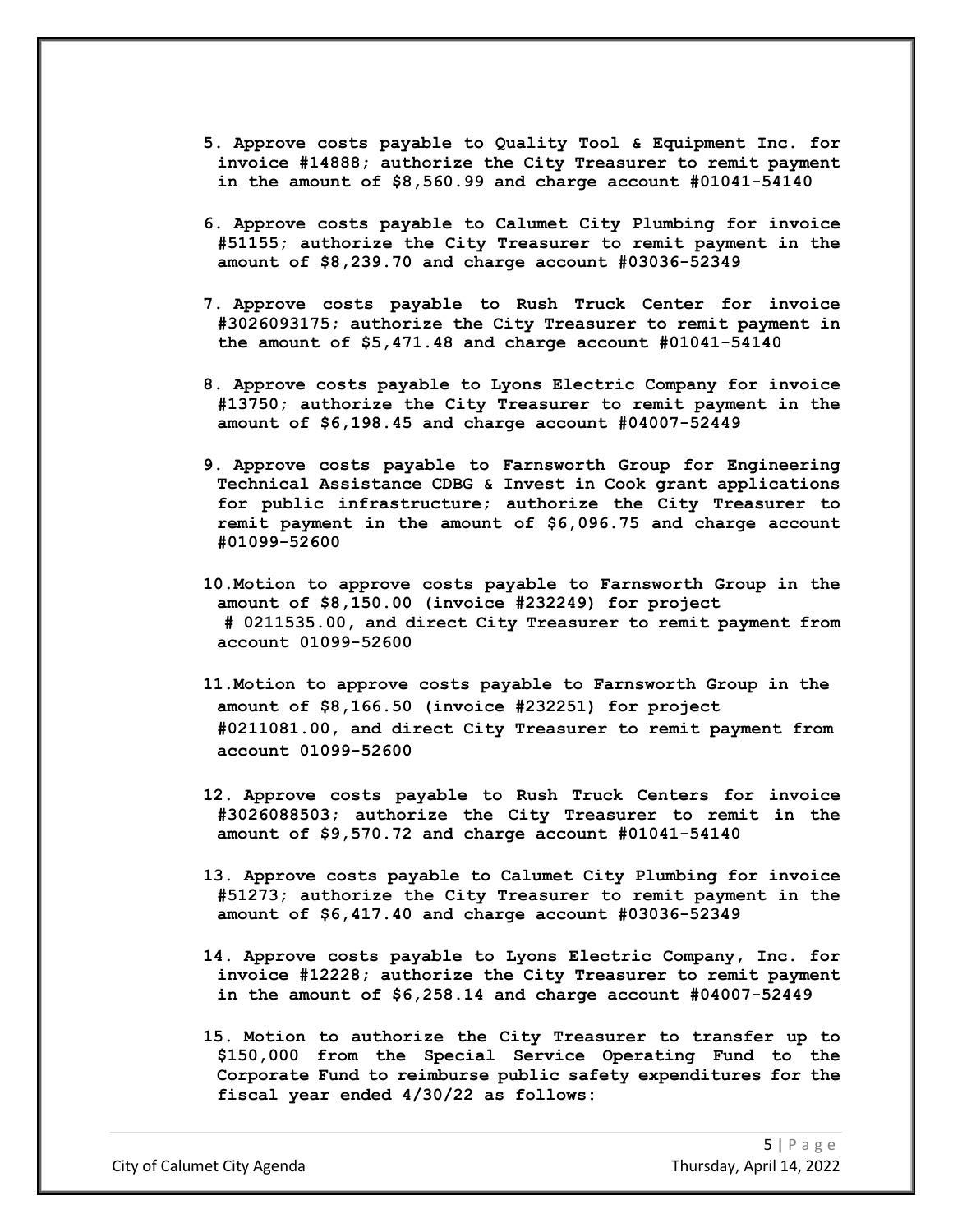**\$100,000 to reimburse the police department \$50,000 to reimburse the fire department**

- **16. Motion to authorize the City Treasurer to transfer \$100,000.00 from the Water Fund to the Corporate Fund for its portion of general liability insurance costs for fiscal year ending April 30, 2022**
- **17. Approve payment to Patrick W. Walsh, Attorney at Law for invoice #2934; authorize the City Treasurer to remit payment in the amount of \$18,726.87 and charge account #01025-52200**
- **18. Approve payment to Patrick W. Walsh, Attorney at Law for invoice #2946; authorize the City Treasurer to remit payment in the amount of \$38,034.37 and charge account #01025-52200**
- **19. Approve costs payable to Holland Asphalt Services Inc. for 3rd Ward Alley Regrade; authorize the City Treasurer to remit payment in the amount of \$5,900.00 and charge account #04007- 52455**
- **20. Approve the purchase of six (6) replacement workstations, for the Police Department Records Section; authorize the City Treasurer to remit payment to National Business Furniture, LLC in the amount of \$18,579.71 and charge account #01060-55100**
- **21. Approve the purchase of two (2) Panasonic Toughbook computers, additional hardware, and mounts to be installed in the 2022 police vehicle purchases; authorize the City Treasurer to remit payment to CDS Office Technologies in the amount of \$14,007.00 and charge account #01060-51434 (Byrne Jag Grant)**
- **22. Approve payment to JGMA for architectural services related to the Calumet City New City Hall (invoice #CALC-003); authorize the City Treasurer to remit payment in the amount of \$20,000.00 and charge account #01099-52640**
- **23. Approve costs payable to Holland Asphalt Services Inc. for 3rd Ward Alley Regrade and Apron Restore; authorize the City Treasurer to remit payment in the amount of \$8,100.00 and charge account #04007-52455**
- **24. Approve settlement agreement for James Gigliotti v. City of Calumet City (Case Nos: 19 WC 001796); authorize the City Treasurer to remit payment listed in communication and charge account #01050-52131**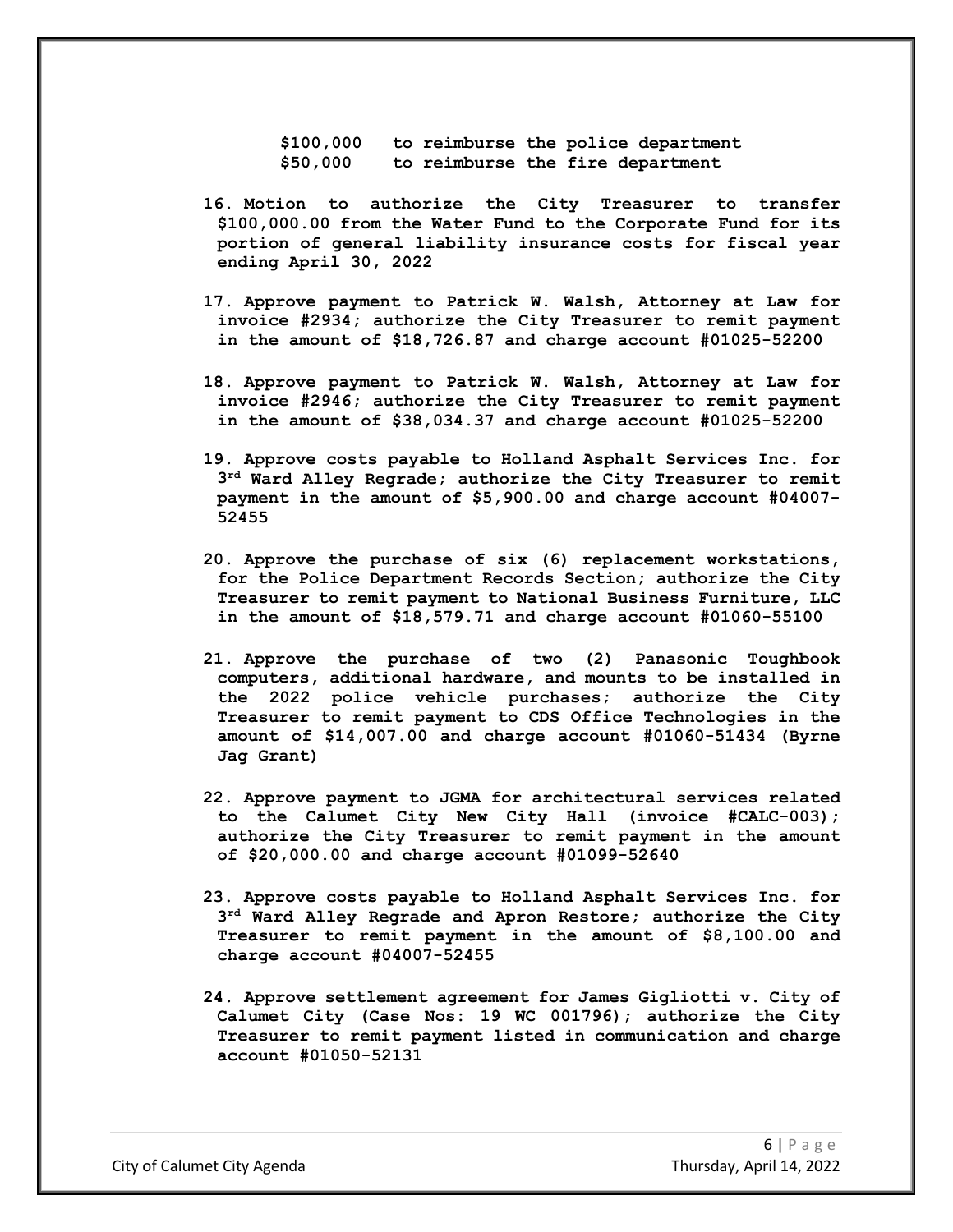- **25. Approve payment to ef Design Group Inc. for April 2022 City Newsletter (Invoice #1787); authorize the City Treasurer to remit payment in the amount of \$17,426.71 and charge account #01099-52351**
- **26. Approve payment to ProShred for invoice #990093297(\$650.00) and invoice #990093171(\$750.00); authorize the City Treasurer to remit payment in the total amount of \$1,400.00 and charge account #01099-52990**
- **27.Motion to approve Illinois Central Sweeping Service to perform street sweeping from April-August 2022 in the amount of \$11,095.00 (City-Wide); further direct the City Treasurer to remit payment to Illinois Central each month in the of \$11,095.00 from account #01099-52642**
- **28.Approve State Mandated De-escalation Training for the Police Department, provided by Polis Solutions, at a cost of \$32,500.00; authorize the City Treasurer to remit payment to Polis Solutions in the amount of \$32,500.00, to be charged to account 01060-52517 (COPS De-escalation Grant)**
- **29.Motion to approve payment of \$41,012.50 to Robinson Engineering, Ltd. for partial payment of Invoice #22040079. This amount represents 25% of a past due Invoice totaling \$164,500.00 for an Agreement for professional services in the design of the following City road improvements on Wilson Avenue, 166th Street, 157th Street and Buffalo Avenue. Per the recommendation of City Engineers, Farnsworth Group, and in consideration of Robinson Engineering's assistance in completing design tasks, said \$41,012.50 is requested to be paid as installment payment number 1.**
- **30.Motion to approve training of all Elected Officials and department heads with their role in supporting incident management within the National Incident Management system (NIMS)as recommended by the City of Calumet City Fire Department Chief and Deputy Chief**
- **31.Motion to approve the amount of \$1,500.00 each (\$6,000.00 TOTAL) for Board of Fire and Police Commissioners Stevon Grant, Carol Torres-Conditt, Bryan Caridine and Secretary JeTuan Russell, to attend the Spring Illinois Fire and Police Commissioners Association Seminar, May 6, 2022 – May 7, 2022; further direct City Treasurer to issue a check to each attendee in the amount of \$1,500.00 from account #01091-52300. The requested total amount of \$6,000.00 includes registration fees, hotel fees, module training fees, meals, and travel costs for all four attendees.**